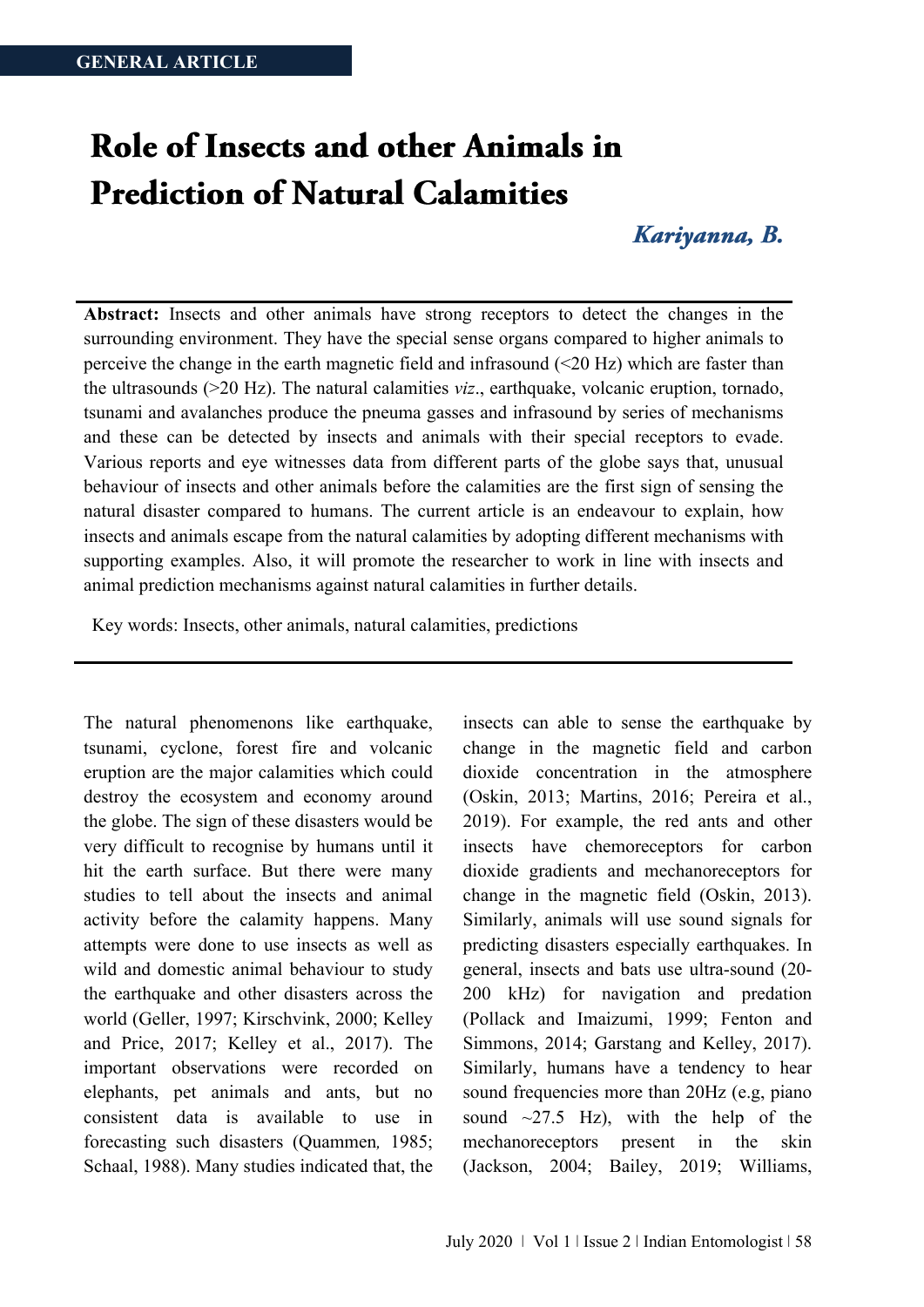2020). But animals like elephants, dogs, hippos, rhinos, felines, whales, and many birds depend on infrasonic sounds for communication and navigation because these waves have the frequency of 20 Hz or lower (e.g, Rayleigh waves) (Bailey, 2019; George, 2020; Williams, 2020). For example, giant animals, such as elephants, use infrasound (<20 Hz) for communication to long-distance, which would help in evasion from predator and reproduction (Garstang, 2009; Garstang, 2015). Interestingly, infrasonic sounds and altered magnetic field with modified atmospheric (pneuma) gasses are also caused by extremely energetic events such as earthquakes, tsunami, volcanic eruptions, lightning, meteors, avalanches and iceberg shedding (Jackson, 2004; Martins, 2016; Garstang and Kelley, 2017; Bailey, 2019).

Kelley and Garstang (2013) documented that most of the animals (elephants, dogs and donkeys) could detect thunderstorms hit prior to witness human. A report stated that the elephant detected infrasound 1000 km away from the epicentre where the tsunami breaking at Sumatra seashores (Garstang, 2009). Similarly, insects can detect these disasters by their specialised sensory modification viz., proprioceptors, chemoreceptors and mechanoreceptors by observing the change in the magnetic field and atmospheric gasses (Kirschvink, 2000; Oskin, 2013; Bailey, 2019) and to sense the rainfall and cyclones occurrence based on altered humidity and temperature, insects and spiders have specialised hair-like structure called hygrosensitive sensilla (Sayeed and Benzer, 1996; Tichy and Loftus, 1996). So, forecasting the disaster by studying the behaviour of these creatures will help to save the lives of animals and human across the globe. Hence, in the present article, I threw light on the importance

of insect and animal behaviours and their actions in disaster predictions.

## **Important theories on disaster prediction mechanism by animals**

Prime theories are classified based on the animal and insects prediction to the earthquake by two mechanisms *viz.,* by sensing earth vibration and another by identifying variations in the air or gases (pneuma gas) in the atmosphere produced from the earth (Geller, 1997; Tributsch, 2013; Bailey, 2019; George, 2020). A quantum geophysicist, Motoji Ikeya explained that the variation in electromagnetic filed can also influence most of the animals to detects disasters, especially in more sensitive creature- catfish (Kelley and Garstang, 2013; Garstang and Kelley, 2017). But the exact mechanism involved in sensing earthquake by insect and animals, with the supportive publications is still in an infant stage.

Another important mechanism to detect the calamities is by P wave or compressional wave, these are the wave produced from the seismic body which shakes the ground backward and forward in direction of the wave movement (same and opposite) and easily perceives by most of the animals than human. P waves are not-audible and can travel ten times faster than normal sound waves. Another one is, S waves or shear waves also shakes the earth crust back and forth but perpendicular to the waves moving direction and can easily sensed by humans (Schaal 1988; Kirschvink, 2000; Williams, 2020).

The activity of earth vibration (seismic) produces stress from the surface of the ground into the atmosphere in the form of energy elements (aerosols that generate heat) and those elements will form into ions that trigger the serotonin production in animals, which are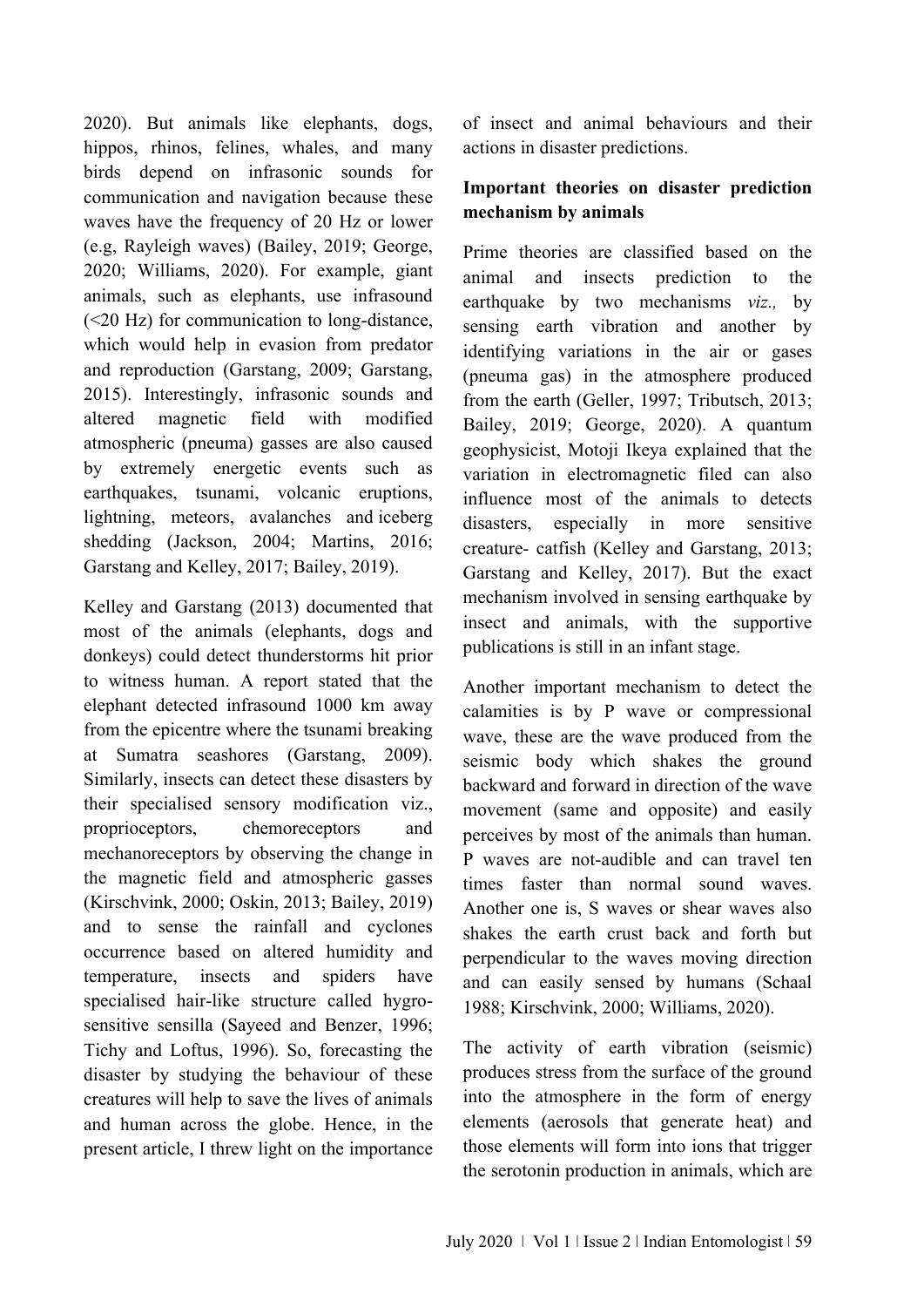detected by rodents and other pet animals (Tributsch, 1982; Geller, 1997; Williams, 2020). Red ants, rodents and other pet animals can also able to sense the changes in the level of carbon dioxide and magnetic field, but the exact mechanism involved in the detection is unclear (Oskin, 2013; Williams, 2020; George, 2020).

## **Instances of behavioural alteration by various creature based on the eyewitness**

Most of the data collected by the researcher were based on unusual behaviour (restlessness and disorientation) made by various creatures before happening of disaster. So, many examples are based on mere observation rather than the experimental results from the calamity areas.

• **Ants,** in usual days, were inside the mounds at night, but before the earthquake of  $> 2.0$  magnitude, they moved outside the nest. Similarly, they construct the mounds around the entry point to protect against heavy rain and they are highly active before the downpour (Oskin, 2013; Kampwirth, 2013; Williams, 2020). As per the United states global survey (USGS) report, some small creatures such as ants, centipedes, squirrels, snakes, rats and soil dwellers leave their nest to find a safe location and many insects were aggregate in massive swarms at the seashores prior to an earthquake (Quammen*,* 1985; USGS, 2020; Williams, 2020). In China at Qian'an and Ninghe districts huge swarm of dragon flies were reported before the 1976 Tangshan earthquake of 7.8 magnitude (Mei et al., 1982). At the same time, people's commune Miaolingtou and Qianxi districts almost 30 and 100 beehives banished their bees before the Tangshan quake. In the vicinity of harbour town Tingbo, big vehicle and huge oil tanker were completely covered by insects swarms viz., butterflies, grasshoppers, dragon flies, crickets and cicadas (Mei et al., 1982; Tributsch, 2013). In supporting that the cicadas stopped their monotonous noise before the heavy rainfall (Rogers, 2015).

- Bees are seen aggressive and restlessness before thunderstorm approach, similarly tropical leafcutter ants and bees were rushing back into the hive before an imminent rainstorm (Rogers, 2015). The butterflies need solar radiation for their flight; if they found overcast sky then they tend to settle in shelters (Rogers, 2015), that avoid them wet from the raindrops and escape from the predator because cool weather prior to rain will reduce their flight efficiency (Raupp, 2016). The aggregation of ladybird beetle is the primary indication of forthcoming hot weather and that help to safeguard the moisture (Viegas, 2014). The beetles, *Melanophila* detect the forest fire before it approach, maybe due to the initial heat produce in the forest (Zivkovic, 2011), by using their specialised organs called as infrared (IR) receptors, which are developed from hair mechanoreceptors on the cuticle (Klocke et al., 2011; Bousack et al., 2015).
- In South-Andaman, India, fishermen stated that, if the earthworms plenty outside, termites making holes in wet soils, snails climbing trees, increased activities of insects and moving ants to the safer location are the indication of cyclone approach (Sethi *et al.,* 2011). Before the Boxing day tsunami during 2004, the flamingos were flee away from the Indian wildlife sanctuary (Martins, 2016)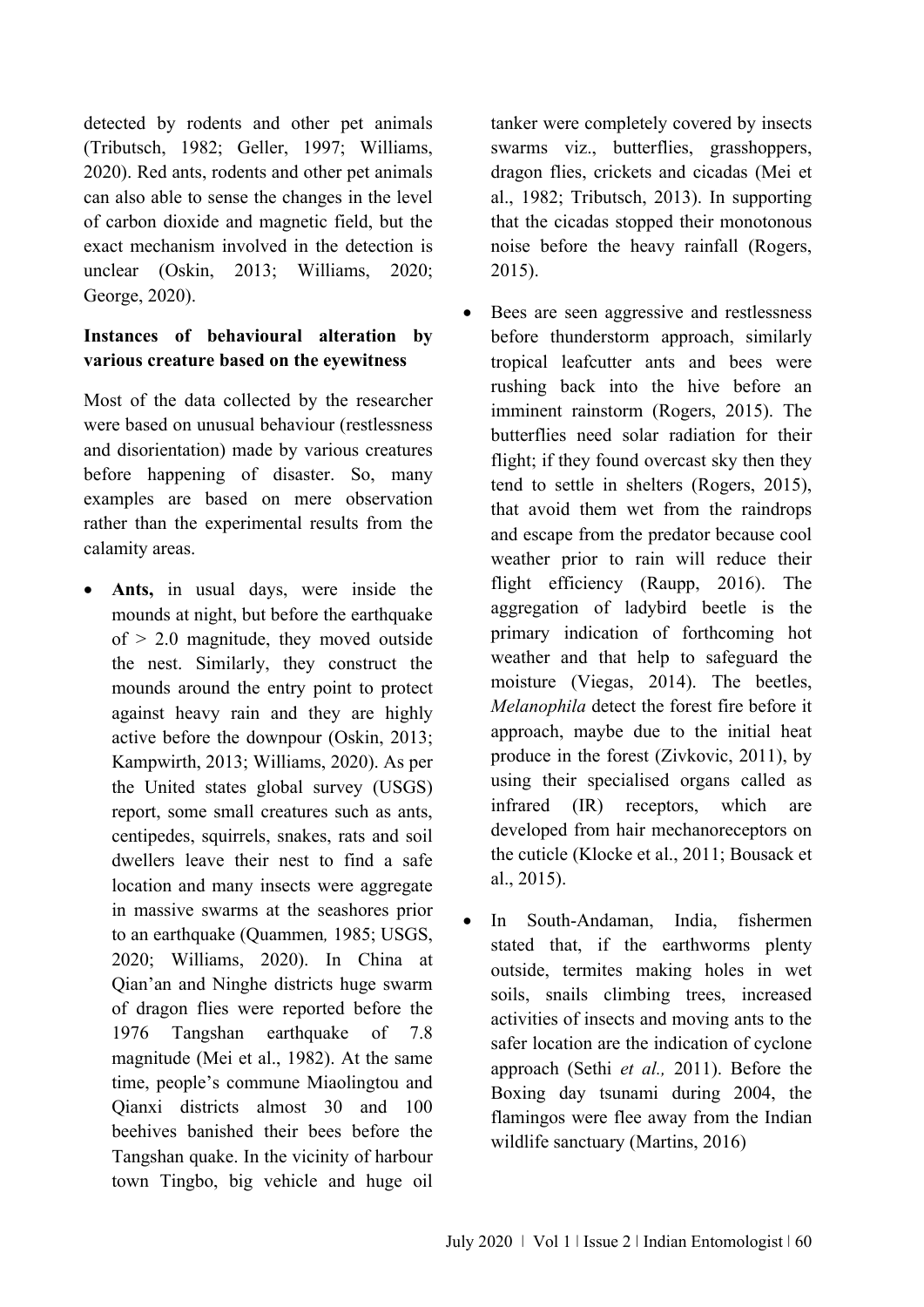- In Italy at L'Aquila toads deserted their mating site before the strike of an earthquake and it was due to atmospheric electric field alteration (Bailey, 2019).
- In Sri Lanka elephants made trumpets strangely, breach the chain holding to a pole and ran away (upper ground) from the source of sounds which was low in frequency rumbled from tsunami in the Indian Ocean (Nature news-letter, 2008).
- At Mount Etna in Sicily, many researchers noted that goat became nervous and ran away from the pens before the hour of volcanic eruption during 2012 and they hypothesised that the gasses produced from the tremors are the first sign of warning (Rachel, 2015; Bailey, 2019).
- At Yanachaga National Park, Peru in 2011, scientists observed that the unusual behaviour of the birds and mammal before the earthquake, animals activities decreased sharply with an altered ionosphere in a week before the earthquake (Rachel., 2015; Bailey, 2019). The pigeons in China flew away from the place of the earthquake at the magnitude of 4.0 and the researcher concluded that the presence of tiny sensors between the tibia and fibula are the main source of prediction. Similarly, sparrows were flying unusually, wolves running randomly in the container and dogs were barking strangely, before the earthquake of 8.5 magnitude in Ninghsia province, Haiyuan in 1920. Based on the unusual behaviour observed by deer, tigers, giant pandas, loaches, yaks and seagulls, sharks, some fish species inland and Pohai Sea respectively, made to issue a warning at Tientsin before the earthquake of 7.4 magnitude in  $18<sup>th</sup>$  July 1969 (George, 2020).
- As per the eyewitness of the local public in Liaoning province, snakes came out from hibernation and many animals (cows, horses, dogs and pigs) showed unusual behaviour preceded to 4th February 1975 earthquake (7.3 magnitude) (George, 2020; Little Peckers, 2020). Similarly, horses and mules were jumping and kicking instead of eating till knot breach and ran away before earthquake of 7.8 magnitude hit with dazzling illuminated white flash in sky at Tangshan area in 1976, which is 40 km away from these animals shed (Tributsch, 2013; George, 2020).
- Some of the unusual behaviour recorded based earlier reports are; dogs and cats carry their offspring outdoor by picking, goats refuse to go into huts, pigs screaming weirdly, chickens jumping out of the cages at midnight and fish moving aimlessly (Bailey, 2019; George, 2020). Similarly, snakes, lizards and other small mammals evacuated their nest prior to 7.3 magnitude earthquake at Haicheng, China (Achenbach, 2016; George, 2020).
- Due to Gujarat, Bhuj earthquake 2001, peacocks were unusually screaming, dogs were restless and barking, donkey were braying in Teras located 80 km away from Bhuj epicentre (The Times of India, 2001). At the same time, unusual roaring and screaming of various animals, for example Asiatic, lions were more aggressive and restlessness (by erection of their tail) was observed in the Gir forest, India before the Bhuj quake (Vyas, 2001; Tributsch, 2013).

### **Conclusions**

The natural calamities are most common across the world and many of the insects, wild creatures and domestic animals can able detect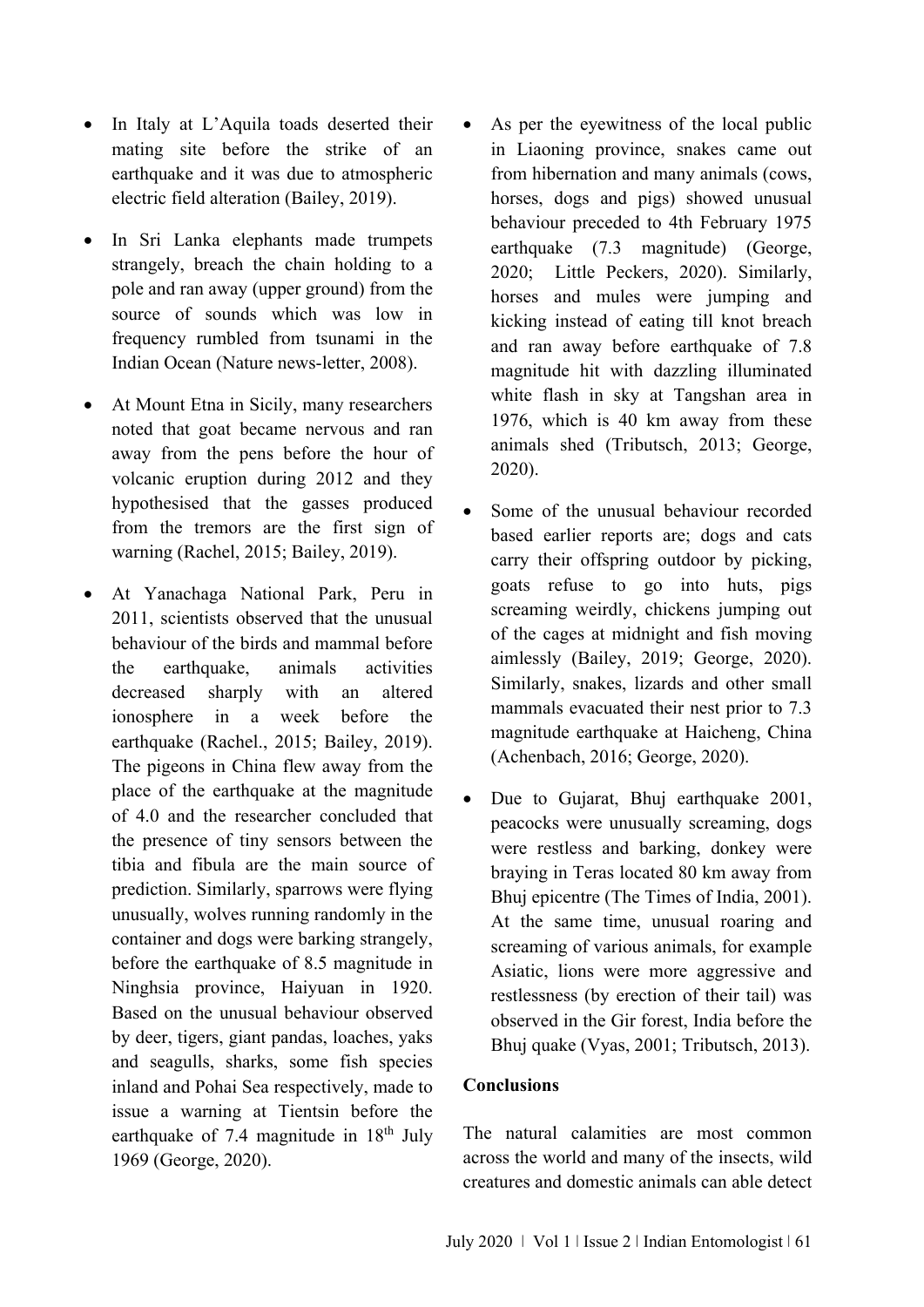the future threat of the natural disaster by the active or passive process. These natural calamities occur based on the series of events that happen after the tectonic movement (speed of light guide the earth magnetic field to form ionosphere) which helps to predict and forewarn the danger by insects and animals. So, technologies should develop in such a way that, they can detect the calamities prior to their occurrence, by artificial intelligence or simulation models comparing with insects and animals. Hence, the extensive funding is required in this arena to promote the studies on mechanism involved in the disaster prediction by insects as well as other animals that may be either behavioural changes or genetic evolutionary.

### **References**

Achenbach J. 2011. Zoo mystery: How did apes and birds know quake was coming? Available online: [https://www.washingtonpost.com/national/hea](https://www.washingtonpost.com/national/health-science/zoo-mystery-how-did-apes-and-birds-know-quake-was-coming%20/2011%20/08/24/gIQAZrXQcJ_story.html) [lth-science/zoo-mystery-how-did-apes-and](https://www.washingtonpost.com/national/health-science/zoo-mystery-how-did-apes-and-birds-know-quake-was-coming%20/2011%20/08/24/gIQAZrXQcJ_story.html)birds-know-quake-was-coming /2011 [/08/24/gIQAZrXQcJ\\_story.html](https://www.washingtonpost.com/national/health-science/zoo-mystery-how-did-apes-and-birds-know-quake-was-coming%20/2011%20/08/24/gIQAZrXQcJ_story.html) (accessed on 15 June 2020).

Bailey R. 2019. Can Animals Sense Natural Disasters? Available online: https://www.thoughtco.com/can-animalssense-natural-disasters-373256. (accessed on 12 April 2020).

Bousack H, Kahl T, Schmitz A, Schmitz H. 2015. Towards Improved Airborne Fire Detection Systems Using Beetle Inspired Infrared Detection and Fire Searching Strategies. Micromachines 6: 718-746.

Fenton M B, Simmons N B. 2014. Bats: A world of Science and Mystery; University of Chicago Press: Chicago, IL, USA. 240p.

Garstang M, 2015. Elephant Sense and Sensibility: Behaviour and Cognition; Elsevier Academic Press: San Diego, CA, USA. pp.133.

Garstang M, Kelley M C. 2017. Understanding Animal Detection of Precursor Earthquake Sounds. Animals 7: 66; doi:10.3390/ani7090066

Garstang M. 2009. Precursor tsunami signals detected by elephants. Open Conservation Biology Journal 3: 3.

Geller R J. 1997. Earthquake prediction: A critical review. Geophysical Journal International 131: 425–450.

George P C. 2020. Earthquake prediction in China. Available online: [http://www.drgeorgepc.com/EarthquakePredic](http://www.drgeorgepc.com/EarthquakePredictionChina.html) [tionChina.html.](http://www.drgeorgepc.com/EarthquakePredictionChina.html) (accessed on 05 April 2020).

Jackson D D. 2004. Earthquake prediction and forecasting. In The State of the Planet: Frontiers and Challenges in Geophysics; Sparks, R.S.J., Hawkesworth, C.J., Eds.; American Geophysical Monograph: Washington, DC, USA. 150, 414p.

Kampwirth K. 2013. Can Animals Really Anticipate Natural Disasters? https://www.mentalfloss.com/article/50586/ca n-animals-really-anticipate-natural-disasters.

Kelley M, Garstang M. 2013. On the possible detection of lightning storms by elephants. Animals 3: 349–355.

Kelley M, Price C. 2017. On the electrophonic generation of audio-frequency sound by meteors. Geophysical Research Letters 44: 2987–2990.

Kelley M C, Swartz W E, Heki K. 2017. Apparent ionospheric total electron content variations prior to major earthquakes due to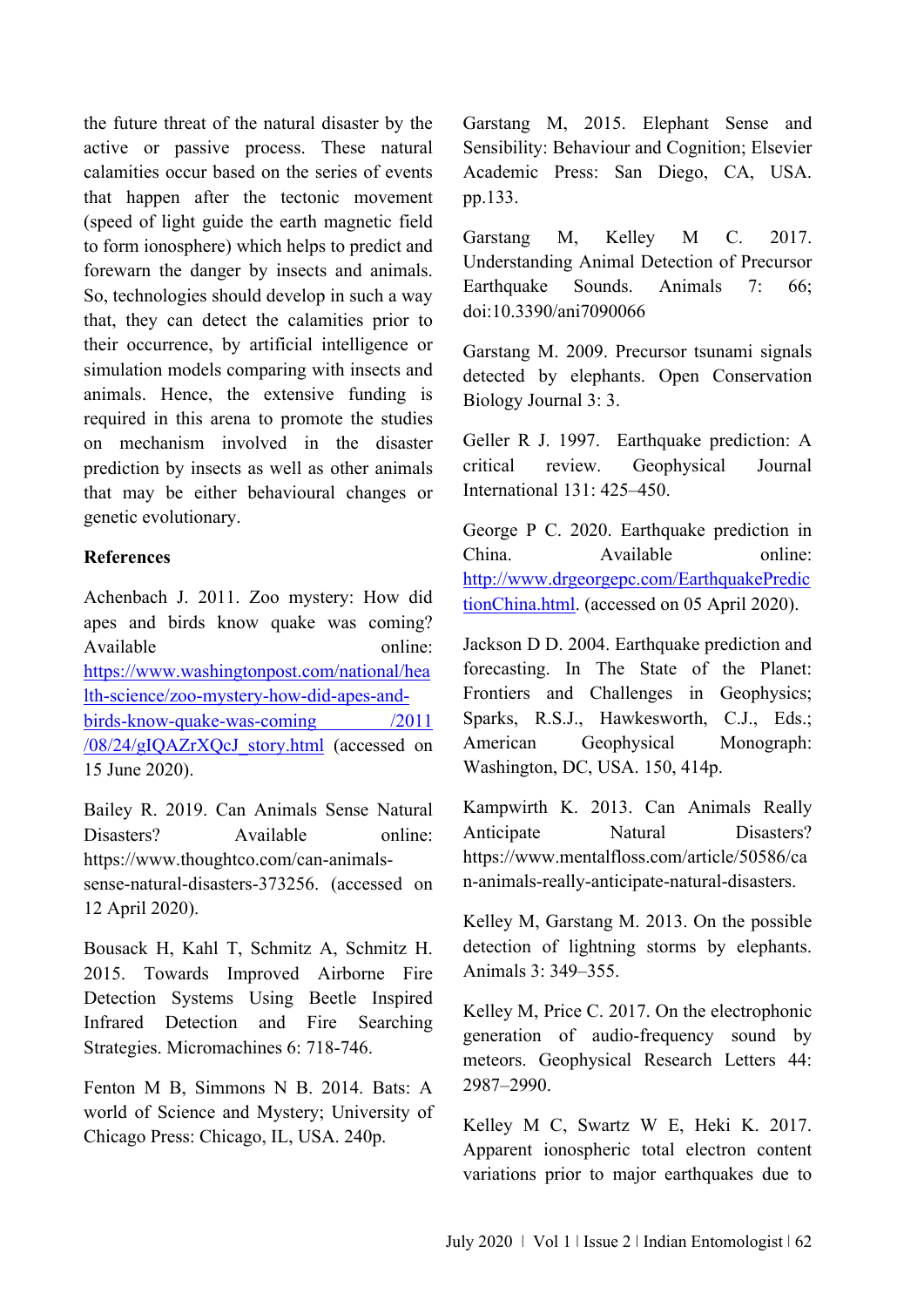electric fields created by tectonic stresses. Journal of Geophysical Research 122(6): 6689-6695

Kirschvink J L. 2000. Earthquake Prediction by Animals: Evolution and Sensory Perception, Bulletin of Seismological Society of America 90: 312-323.

Klocke D, Schmitz A, Soltner H, Bousack H, Schmitz H. 2011. Infrared receptors in pyrophilous ("fire loving") insects as model for new un-cooled infrared sensors. Beilstein Journal of Nanotechnology 2: 186–197.

Little Peckers. 2020. Can wild birds predict earthquakes? Available online: [https://www.littlepeckers.co.uk/s/can-wild](https://www.littlepeckers.co.uk/s/can-wild-birds-predict-earthquakes)[birds-predict-earthquakes.](https://www.littlepeckers.co.uk/s/can-wild-birds-predict-earthquakes) (accessed on 11 June 2020).

Martins D. 2016. The Weather Network. Available online: [https://www.theweathernetwork.com/news/art](https://www.theweathernetwork.com/news/articles/five-animals-who-can-supposedly-predict-earthquakes/52620) [icles/five-animals-who-can-supposedly](https://www.theweathernetwork.com/news/articles/five-animals-who-can-supposedly-predict-earthquakes/52620)[predict-earthquakes/52620#.](https://www.theweathernetwork.com/news/articles/five-animals-who-can-supposedly-predict-earthquakes/52620) (accessed on 08 June 2020).

Mei S, Hu C, Zhu C, Ma J, Zhang Z, Yang M, 1982. The Tangshan Earthquake of 1976; Seismological Press: Beijing, China.

Nature news-letter. 2008. *Can Animals Predict Disaster.* Available online: [https://www.pbs.org/wnet/nature/can-animals](https://www.pbs.org/wnet/nature/can-animals-predict-disaster-tall-tales-or-true/131/)[predict-disaster-tall-tales-or-true/131/.](https://www.pbs.org/wnet/nature/can-animals-predict-disaster-tall-tales-or-true/131/) (accessed on 15 July 2019).

Oskin B. 2013. Ants Lead the Way on Earthquake Prediction. Available online: https://www.livescience.com/28672-antssense-earthquakes.html. (accessed on 17 May 2020).

Pereira M C, Guimarães I dC, Acosta-Avalos D, Antonialli Junior W F. 2019. Can altered

magnetic field affect the foraging behaviour of ants? PLoS ONE 14(11): e0225507.

Pollack G S, Imaizumi K. 1999. Neural analysis of sound frequency in insects. BioEssays 21: 295–303.

Quammen D. 1985. Animals and earthquakes: This World. San Francisco Chronicle 21: 15- 16.

Rachel G A, Raulin F, Freund F. 2015. Changes in Animal Activity Prior to a Major (M= 7) Earthquake in the Peruvian Andes. Physics and Chemistry of the Earth, Parts A/B/C 85-86: 69-77. doi:10.1016/j.pce.2015.02.012.

Raupp M. 2016. What do butterflies do when it rains? Scientific American. Available online:

[https://www.scientificamerican.com/article/w](https://www.scientificamerican.com/article/what-do-butterflies-do-wh/) [hat-do-butterflies-do-wh/.](https://www.scientificamerican.com/article/what-do-butterflies-do-wh/) (accessed on 14 June 2020).

Rogers A. 2015. Natural disaster and weather predictors. Borneo post online. Available online:

https://www.theborneopost.com/2015/07/19/n atural-disaster-and-weather-predictors/ (accessed on 18 May 2020)

Sayeed O, Benzer S, 1996. Behavioralgenetics of thermosensation and hygrosensation in *Drosophila*. Proceedings of the National Academy of Sciences of the United States of America 93: 6079–6084.

Schaal R B. 1988. An Evaluation of the Animal Behaviour: Theory for Earthquake Prediction, California Geology 41: 2.

Sethi S N, Sundaray J K, Panigrahi A, Subhash-Chand, 2011. Prediction and management of natural disasters through indigenous Technical Knowledge, with special